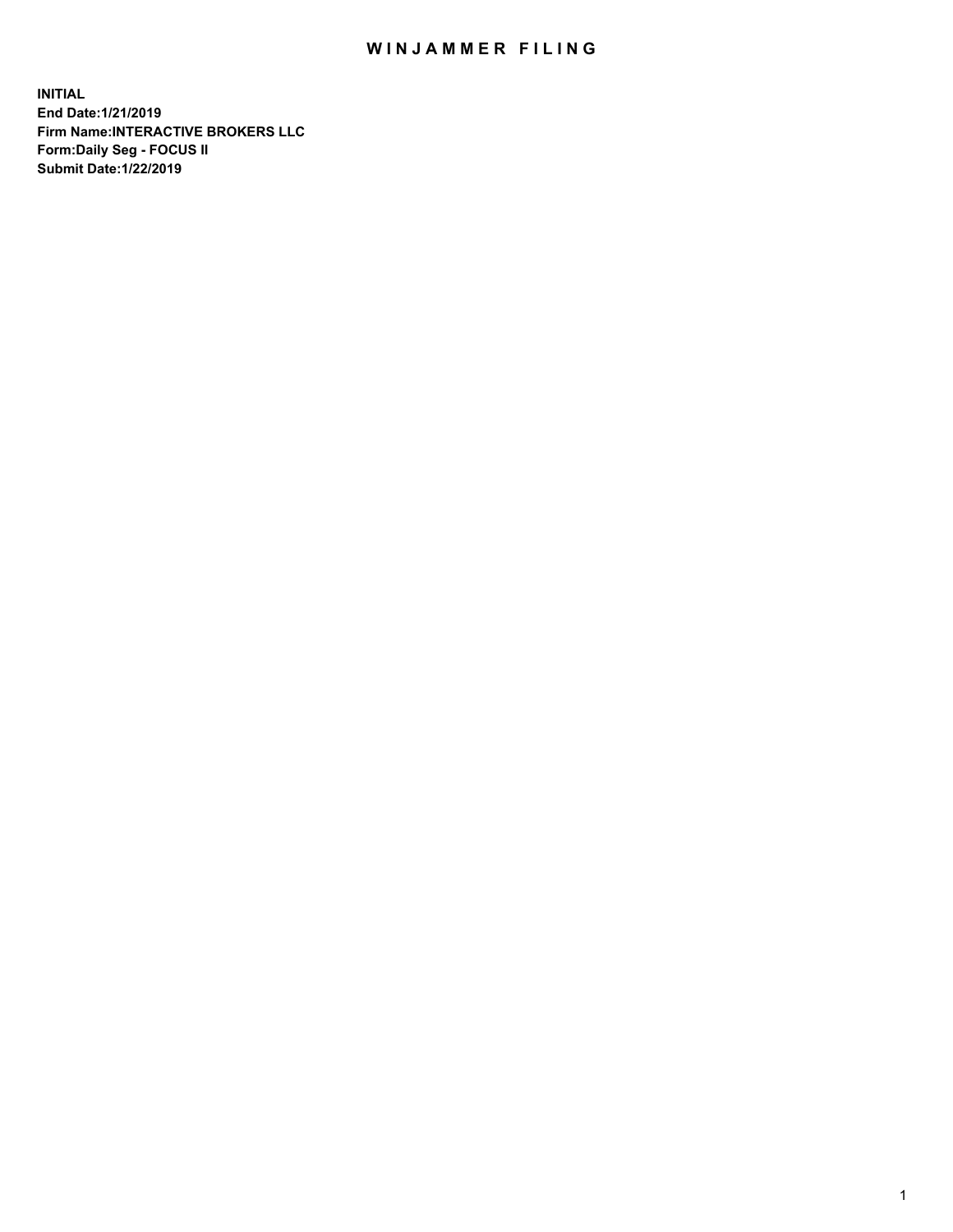**INITIAL End Date:1/21/2019 Firm Name:INTERACTIVE BROKERS LLC Form:Daily Seg - FOCUS II Submit Date:1/22/2019 Daily Segregation - Cover Page**

| Name of Company                                                                                                                                                                                                                                                                                                                | <b>INTERACTIVE BROKERS LLC</b>                                                                  |
|--------------------------------------------------------------------------------------------------------------------------------------------------------------------------------------------------------------------------------------------------------------------------------------------------------------------------------|-------------------------------------------------------------------------------------------------|
| <b>Contact Name</b>                                                                                                                                                                                                                                                                                                            | <b>James Menicucci</b>                                                                          |
| <b>Contact Phone Number</b>                                                                                                                                                                                                                                                                                                    | 203-618-8085                                                                                    |
| <b>Contact Email Address</b>                                                                                                                                                                                                                                                                                                   | jmenicucci@interactivebrokers.c<br>$om$                                                         |
| FCM's Customer Segregated Funds Residual Interest Target (choose one):<br>a. Minimum dollar amount: ; or<br>b. Minimum percentage of customer segregated funds required:% ; or<br>c. Dollar amount range between: and; or<br>d. Percentage range of customer segregated funds required between:% and%.                         | $\overline{\mathbf{0}}$<br>$\overline{\mathbf{0}}$<br>155,000,000 245,000,000<br>0 <sub>0</sub> |
| FCM's Customer Secured Amount Funds Residual Interest Target (choose one):<br>a. Minimum dollar amount: ; or<br>b. Minimum percentage of customer secured funds required:%; or<br>c. Dollar amount range between: and; or<br>d. Percentage range of customer secured funds required between:% and%.                            | $\overline{\mathbf{0}}$<br>$\overline{\mathbf{0}}$<br>80,000,000 120,000,000<br>0 <sub>0</sub>  |
| FCM's Cleared Swaps Customer Collateral Residual Interest Target (choose one):<br>a. Minimum dollar amount: ; or<br>b. Minimum percentage of cleared swaps customer collateral required:% ; or<br>c. Dollar amount range between: and; or<br>d. Percentage range of cleared swaps customer collateral required between:% and%. | $\overline{\mathbf{0}}$<br>$\underline{\mathbf{0}}$<br>0 <sub>0</sub><br>00                     |

Attach supporting documents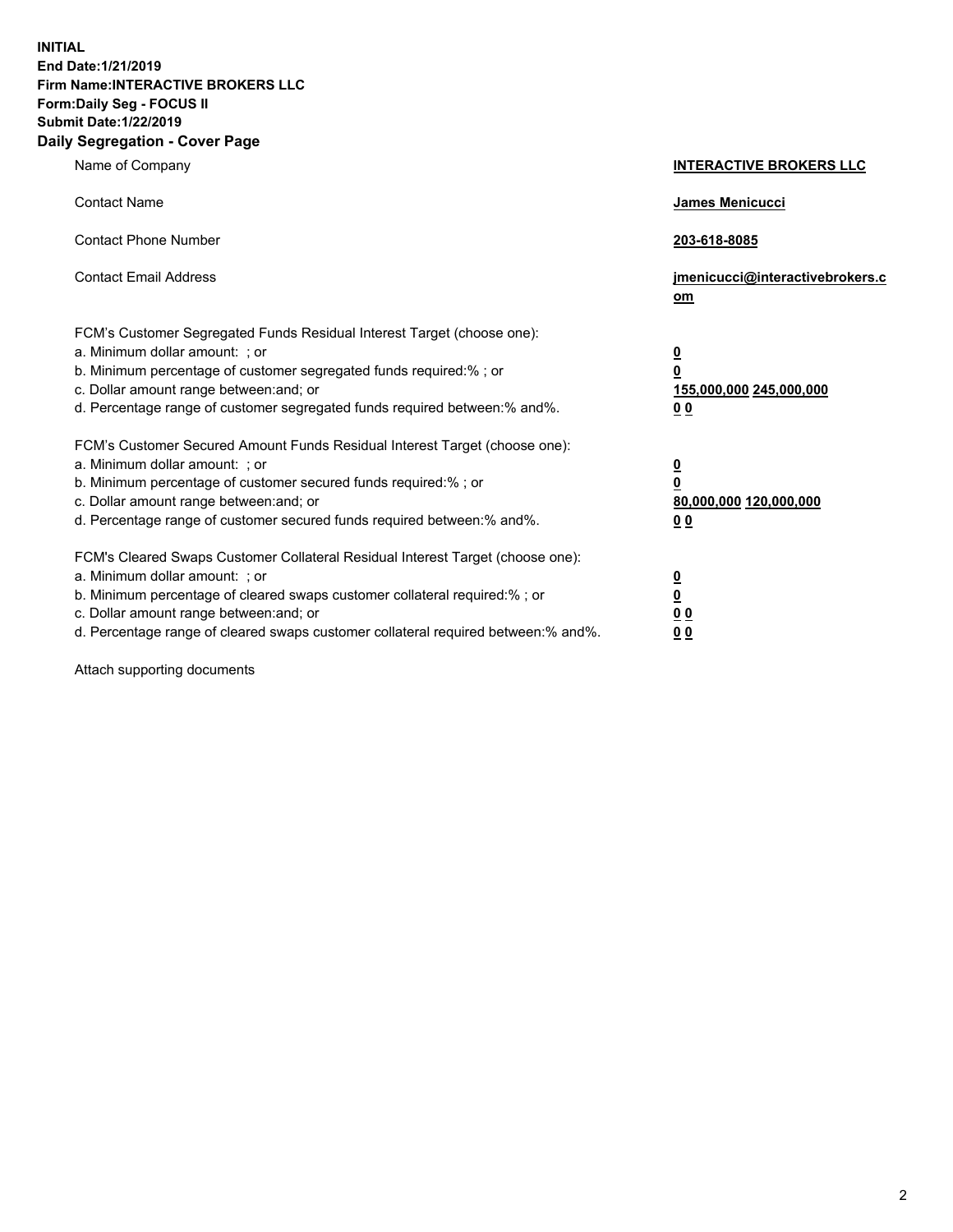## **INITIAL End Date:1/21/2019 Firm Name:INTERACTIVE BROKERS LLC Form:Daily Seg - FOCUS II Submit Date:1/22/2019 Daily Segregation - Secured Amounts**

|     | Daily Segregation - Secured Aniounts                                                                       |                                                 |
|-----|------------------------------------------------------------------------------------------------------------|-------------------------------------------------|
|     | Foreign Futures and Foreign Options Secured Amounts                                                        |                                                 |
|     | Amount required to be set aside pursuant to law, rule or regulation of a foreign                           | $0$ [7305]                                      |
|     | government or a rule of a self-regulatory organization authorized thereunder                               |                                                 |
| 1.  | Net ledger balance - Foreign Futures and Foreign Option Trading - All Customers                            |                                                 |
|     | A. Cash                                                                                                    | 434,667,826 [7315]                              |
|     | B. Securities (at market)                                                                                  | $0$ [7317]                                      |
| 2.  | Net unrealized profit (loss) in open futures contracts traded on a foreign board of trade                  | 913,318 [7325]                                  |
| 3.  | Exchange traded options                                                                                    |                                                 |
|     | a. Market value of open option contracts purchased on a foreign board of trade                             | 62,526 [7335]                                   |
|     | b. Market value of open contracts granted (sold) on a foreign board of trade                               | $-50,223$ [7337]                                |
| 4.  | Net equity (deficit) (add lines 1.2. and 3.)                                                               | 435,593,447 [7345]                              |
| 5.  | Account liquidating to a deficit and account with a debit balances - gross amount                          | 3,092 [7351]                                    |
|     | Less: amount offset by customer owned securities                                                           | 0 [7352] 3,092 [7354]                           |
| 6.  | Amount required to be set aside as the secured amount - Net Liquidating Equity                             | 435,596,539 [7355]                              |
|     | Method (add lines 4 and 5)                                                                                 |                                                 |
| 7.  | Greater of amount required to be set aside pursuant to foreign jurisdiction (above) or line                | 435,596,539 [7360]                              |
|     | 6.<br>FUNDS DEPOSITED IN SEPARATE REGULATION 30.7 ACCOUNTS                                                 |                                                 |
| 1.  | Cash in banks                                                                                              |                                                 |
|     | A. Banks located in the United States                                                                      |                                                 |
|     | B. Other banks qualified under Regulation 30.7                                                             | 60,819,510 [7500]<br>0 [7520] 60,819,510 [7530] |
| 2.  | Securities                                                                                                 |                                                 |
|     | A. In safekeeping with banks located in the United States                                                  | 408,403,488 [7540]                              |
|     | B. In safekeeping with other banks qualified under Regulation 30.7                                         | 0 [7560] 408,403,488 [7570]                     |
| 3.  | Equities with registered futures commission merchants                                                      |                                                 |
|     | A. Cash                                                                                                    | $0$ [7580]                                      |
|     | <b>B.</b> Securities                                                                                       | $0$ [7590]                                      |
|     | C. Unrealized gain (loss) on open futures contracts                                                        | $0$ [7600]                                      |
|     | D. Value of long option contracts                                                                          | $0$ [7610]                                      |
|     | E. Value of short option contracts                                                                         | 0 [7615] 0 [7620]                               |
| 4.  | Amounts held by clearing organizations of foreign boards of trade                                          |                                                 |
|     | A. Cash                                                                                                    | $0$ [7640]                                      |
|     | <b>B.</b> Securities                                                                                       | $0$ [7650]                                      |
|     | C. Amount due to (from) clearing organization - daily variation                                            | $0$ [7660]                                      |
|     | D. Value of long option contracts                                                                          | $0$ [7670]                                      |
|     | E. Value of short option contracts                                                                         | 0 [7675] 0 [7680]                               |
| 5.  | Amounts held by members of foreign boards of trade                                                         |                                                 |
|     | A. Cash                                                                                                    | 103,679,461 [7700]                              |
|     | <b>B.</b> Securities                                                                                       | $0$ [7710]                                      |
|     | C. Unrealized gain (loss) on open futures contracts                                                        | -10,009,594 [7720]                              |
|     | D. Value of long option contracts                                                                          | 62,526 [7730]                                   |
|     | E. Value of short option contracts                                                                         | -50,223 [7735] 93,682,170 [7740]                |
| 6.  | Amounts with other depositories designated by a foreign board of trade                                     | 0 [7760]                                        |
| 7.  | Segregated funds on hand                                                                                   | $0$ [7765]                                      |
| 8.  | Total funds in separate section 30.7 accounts                                                              | 562,905,168 [7770]                              |
| 9.  | Excess (deficiency) Set Aside for Secured Amount (subtract line 7 Secured Statement<br>Page 1 from Line 8) | 127,308,629 [7380]                              |
| 10. | Management Target Amount for Excess funds in separate section 30.7 accounts                                | 80,000,000 [7780]                               |
| 11. | Excess (deficiency) funds in separate 30.7 accounts over (under) Management Target                         | 47,308,629 [7785]                               |
|     |                                                                                                            |                                                 |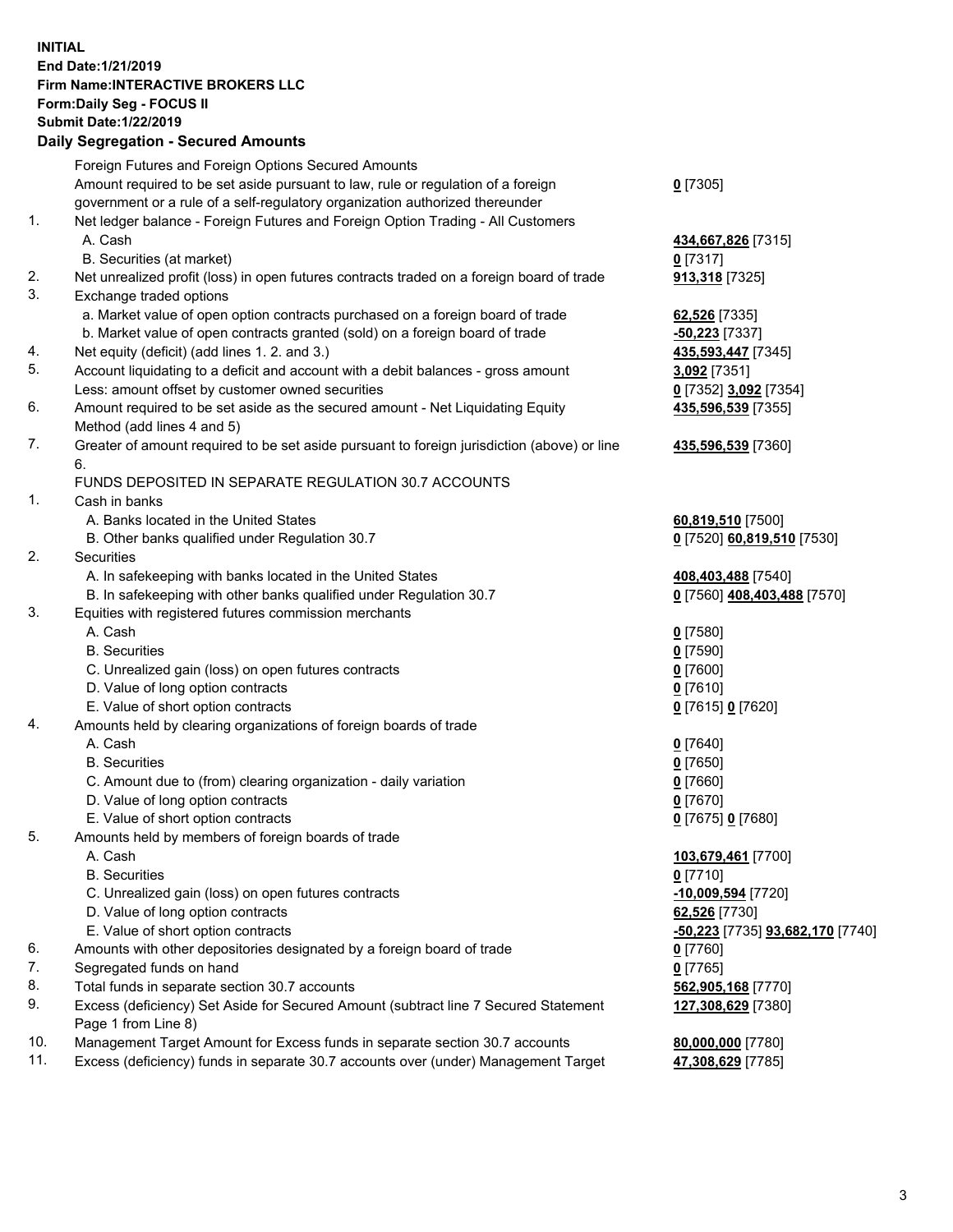**INITIAL End Date:1/21/2019 Firm Name:INTERACTIVE BROKERS LLC Form:Daily Seg - FOCUS II Submit Date:1/22/2019 Daily Segregation - Segregation Statement** SEGREGATION REQUIREMENTS(Section 4d(2) of the CEAct) 1. Net ledger balance A. Cash **3,990,250,481** [7010] B. Securities (at market) **0** [7020] 2. Net unrealized profit (loss) in open futures contracts traded on a contract market **-102,103,584** [7030] 3. Exchange traded options A. Add market value of open option contracts purchased on a contract market **355,252,658** [7032] B. Deduct market value of open option contracts granted (sold) on a contract market **-395,553,858** [7033] 4. Net equity (deficit) (add lines 1, 2 and 3) **3,847,845,697** [7040] 5. Accounts liquidating to a deficit and accounts with debit balances - gross amount **1,397,992** [7045] Less: amount offset by customer securities **0** [7047] **1,397,992** [7050] 6. Amount required to be segregated (add lines 4 and 5) **3,849,243,689** [7060] FUNDS IN SEGREGATED ACCOUNTS 7. Deposited in segregated funds bank accounts A. Cash **431,595,250** [7070] B. Securities representing investments of customers' funds (at market) **2,330,249,380** [7080] C. Securities held for particular customers or option customers in lieu of cash (at market) **0** [7090] 8. Margins on deposit with derivatives clearing organizations of contract markets A. Cash **14,310,081** [7100] B. Securities representing investments of customers' funds (at market) **1,322,875,892** [7110] C. Securities held for particular customers or option customers in lieu of cash (at market) **0** [7120] 9. Net settlement from (to) derivatives clearing organizations of contract markets **-10,936,751** [7130] 10. Exchange traded options A. Value of open long option contracts **355,334,099** [7132] B. Value of open short option contracts **-395,655,146** [7133] 11. Net equities with other FCMs A. Net liquidating equity **0** [7140] B. Securities representing investments of customers' funds (at market) **0** [7160] C. Securities held for particular customers or option customers in lieu of cash (at market) **0** [7170] 12. Segregated funds on hand **0** [7150] 13. Total amount in segregation (add lines 7 through 12) **4,047,772,805** [7180] 14. Excess (deficiency) funds in segregation (subtract line 6 from line 13) **198,529,116** [7190] 15. Management Target Amount for Excess funds in segregation **155,000,000** [7194] 16. Excess (deficiency) funds in segregation over (under) Management Target Amount **43,529,116** [7198]

Excess